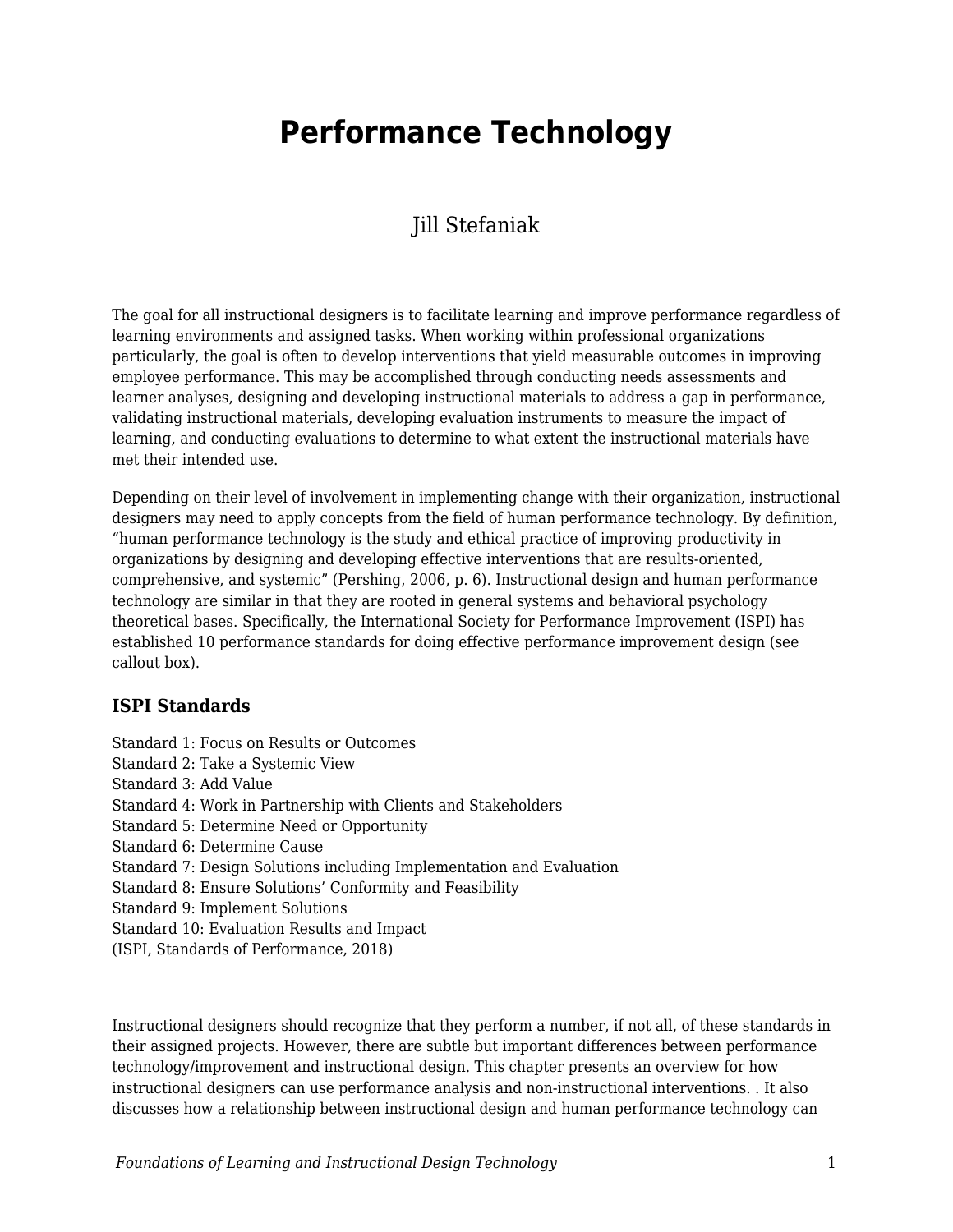leverage the impact of instructional design activities. It concludes with an overview of professional resources available related to the topic of human performance technology.

# **Differentiating Between Human Performance Technology and Instructional Design**

Human performance technology emerged in the 1960s with publications and research promoting systematic processes for improving performance gaining traction in the 1970s. The foundations of human performance technology are grounded in behaviorism, with the *father of HPT*, Thomas Gilbert, being a student of B.F. Skinner. Seminal works of human performance technology include Gilbert's (1978) Behavioral Engineering Model; Rummler's (1972) anatomy of performance, Mager and Pipe's (1970) early introduction of measurable learning objectives, and Harless' (1973) approach to systematic instruction in the workplace. All of these contributions were grounded in behaviorism and sought to create a systematic approach to measuring employee performance in the workplace. While these concepts can be applied to school settings, the majority of research exploring the application of human performance technology strategies has been predominant in workplace environments.

When differentiating between human performance technology and instructional design, HPT focuses on applying systematic and systemic processes throughout a system to improve performance. Emphasis is placed on analyzing performance at multiple levels within an organization and understanding what processes are needed for the organization to work most effectively. Systemic solutions take into account how the various functions of an organization interact and align with one another. Through organizational analyses, performance technologists are able to identify gaps in performance and create systematic solutions (Burner, 2010).

While instruction may be one of the strategies created as a result of a performance analysis, it is often coupled with other non-instructional strategies. Depending on an instructional designer's role in a project or organization, they may not be heavily involved in conducting performance assessments. When given the opportunity, it is good practice to understand how performance is being assessed within the organization in order to align the instructional solutions with other solutions and strategies.

While human performance technology and instructional design have two different emphases, they do share four commonalities: (1) evidence-based practices, (2) goals, standards, and codes of ethics, (3) systemic and systematic processes, and (4) formative, summative, confirmative evaluations (Foshay, Villachica, Stepich, 2014). Table 1 provides an overview of how these four commonalities are applied in human performance technology and instructional design.

#### **Table 1**

| <b>Commonalities</b>        | <b>Human Performance Technology</b>                                                                                     | <b>Instructional Design</b>                                                               |
|-----------------------------|-------------------------------------------------------------------------------------------------------------------------|-------------------------------------------------------------------------------------------|
| Evidence-based<br>practices | Organizational analyses are<br>conducted to collect data from<br>multiple sources to evaluate<br>workplace performance. | Emphasis is placed on learner<br>assessment to ensure instruction<br>has been successful. |

*Four commonalities shared across human performance technology and instructional design*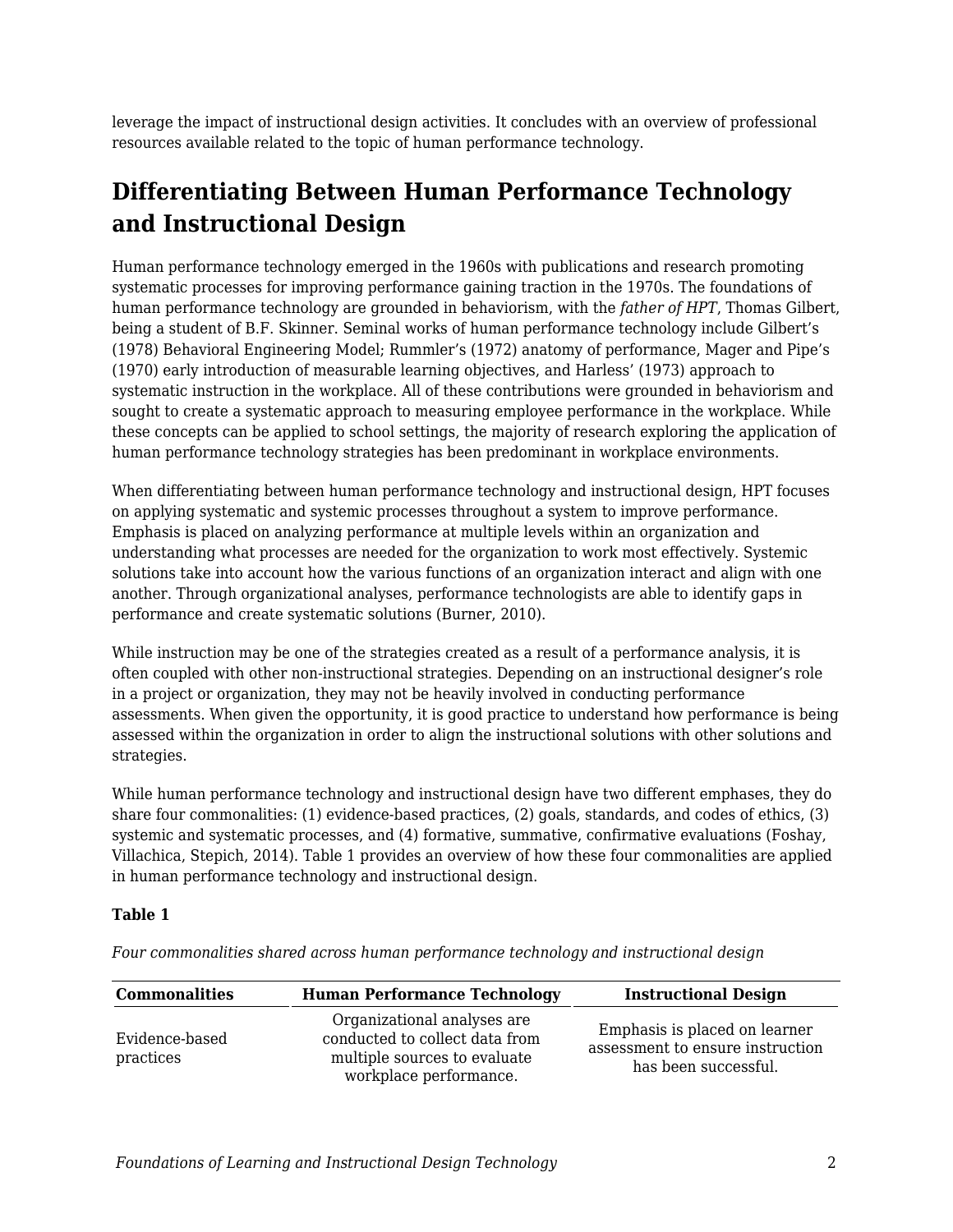| Goals, standards, and<br>codes of ethics                 | ISPI and ATD are two professional<br>organizations that have created<br>workplace standards and professional<br>certification programs.                        | AECT and ATD are two professional<br>organizations that have created<br>standards for learning and<br>performance.                                                          |
|----------------------------------------------------------|----------------------------------------------------------------------------------------------------------------------------------------------------------------|-----------------------------------------------------------------------------------------------------------------------------------------------------------------------------|
| Systematic and<br>systemic processes                     | Systematic frameworks have been<br>designed to conduct needs<br>assessments and other performance<br>analyses throughout various levels of<br>an organization. | Systematic instructional design<br>models have been designed to guide<br>the design of instruction for a<br>variety of contexts.                                            |
| Formative, summative,<br>and confirmative<br>evaluations | Multiple evaluation methods are<br>utilized to measure workplace<br>performance throughout the<br>organization.                                                | Multiple assessments are conducted<br>throughout the design phase of<br>instruction as well as afterwards to<br>ensure the instructional solutions<br>have been successful. |

## **The Role of Systems in Instructional Design Practice**

Instructional designers understand that anytime they are designing, they are operating within a system. Many of our instructional design models, for example, promote a systematic process and take into account a variety of elements that must be considered for design (Dick, Carey, & Carey, 2009; Merrill, 2002; Smith & Ragan, 2005). Similarly, human performance technology originates from behavioral psychology but also general systems theory. "General systems theory refers to one way of viewing our environment" (Richey, Klein, & Tracey, 2011, p. 11). Through this theoretical lens, instructional designers or performance technologists must take into account the whole environment and organization in which they are working.

In general terms, a "system is a set of objects together with relationships between the objects and between their attributes" (Hall & Fagen, 1975, p. 52). Systems can be open or closed (Bertalanffy, 1968). Open systems operate in a manner where they rely on other systems or can be modified based on actions occurring outside of a system. Closed systems are contained and can demonstrate resistance to changes or actions occurring outside the system in order to keep their value (Richey et al., 2011). Examples of systems could include the instructional design or training department within a larger organization. While the department is a system, it is also viewed as a subsystem functioning within something much larger. In addition, those receiving human performance training also work within systems. For example, an instructional designer may be asked to provide training based on values espoused by the CEO, but which may conflict with culture within an individual department in the organization. Other times, they may be asked to identify other instructional solutions to address performance gaps identified in a needs assessment. Or they may seek to improve employees' performance in one area, when that performance depends on the success of another department in the organization—something outside of the employees' control. Thus, seeking to improve organizational performance requires a broader understanding of the organization than is sometimes typical in instructional design practices.

Systems thinking impacts instructional design practices by promoting systematic and systemic processes over narrower solutions. A systems view has three characteristics:

#### 1. "It is holistic.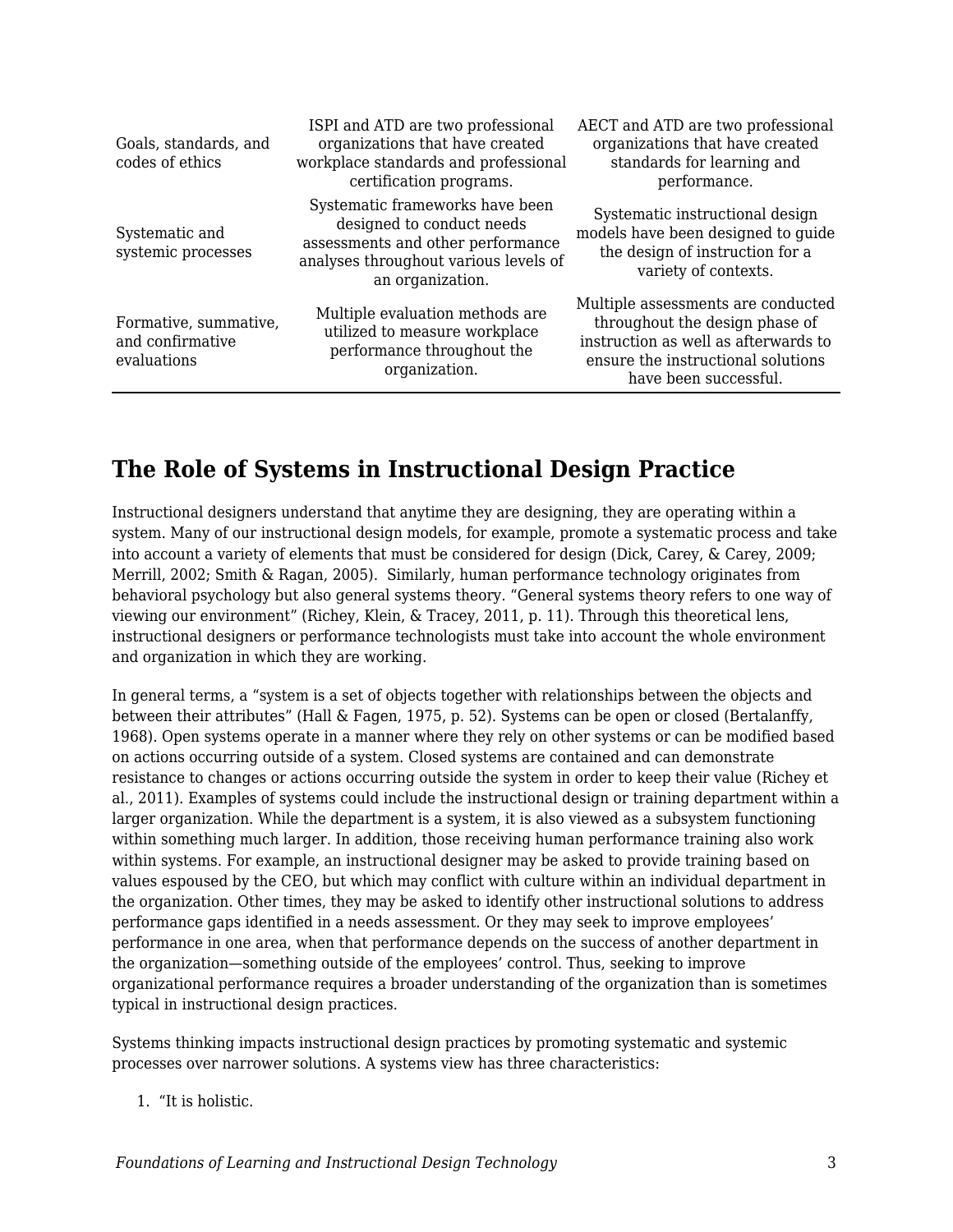- 2. It focuses primarily on the interactions among the elements rather than the elements themselves.
- 3. It views systems as "nested" with larger systems made up of smaller ones" (Foshay et al., 2014, p. 42).

These characteristics affect instruction design practices in a variety of ways. Designers must take the holistic nature of the system and consider the effects on learning from all elements that exist within the system. Not only does this consider the specific instructional design tasks that learners are currently completing, but also various layers of the organization including the people, politics, organizational culture, and resources—in other words, the inputs and outputs that are driving the development and implementation of a project (Rummler & Brache, 2013). Regardless of their role on a project, the instructional designer must be aware of all the various components within their system and how it affects the instruction they create. For example, an instructional designer may be asked by senior leadership of an organization to develop health and safety training for employees working on the frontline of a manufacturing plant. It would be advantageous to understand the unique tasks and nuances associated with the frontline work responsibilities to ensure they are developing training that will be beneficial to the employees. Another example where it would be important for an instructional designer to be aware of an organization's system or subsystems would be if they were asked to design instruction for a company that has multiple locations across the country or world. The instructional designer should clarify whether or not there are distinct differences (i.e. organizational culture, politics, processes) among these various locations and how these differences may impact the results of training.

In addition, considering that the fundamental goals of instructional design are to facilitate learning and improve performance, the instructional designer working within organizations should strive to create design solutions that promote sustainability. As stated by the second systems characteristic, it is important to not only be aware of the various elements within a system, but also develop an understanding of how they interact with each other. The instructional designer should be aware of how their work may influence or affect, positively or negatively, other aspects of the organization. For example, if an organization is preparing to launch training on a new organizational philosophy, how will that be perceived by other departments or divisions within the organization? If an organization is changing their training methods from instructor-led formats to primarily online learning formats, what considerations must the instructional design team be aware of to ensure a smooth transition? Does the organization have the infrastructure to support online learning for the entire organization? Is the information technology department equipped with uploading resources and managing any technological challenges that may arise over time? Does the current face to face training provide opportunities for relationship-building that may not seem critical to the learning, but are important to the health and performance of the organization? If so, how can this be accounted for online? These are examples of some questions an instructional designer may ask in order to take a broader view of their instruction besides just whether it achieves learning outcomes.

# **Performance Analysis**

Regardless of context or industry, all instructional design projects fulfill one of three needs within organizations: (1) addressing a problem; (2) embracing quality improvement initiatives; and (3) developing new opportunities for growth (Pershing, 2006). The instructional designer must be able to validate project needs by effectively completing a performance analysis to understand the contextual factors contributing to performance problems. This allows the instructional designer to appropriately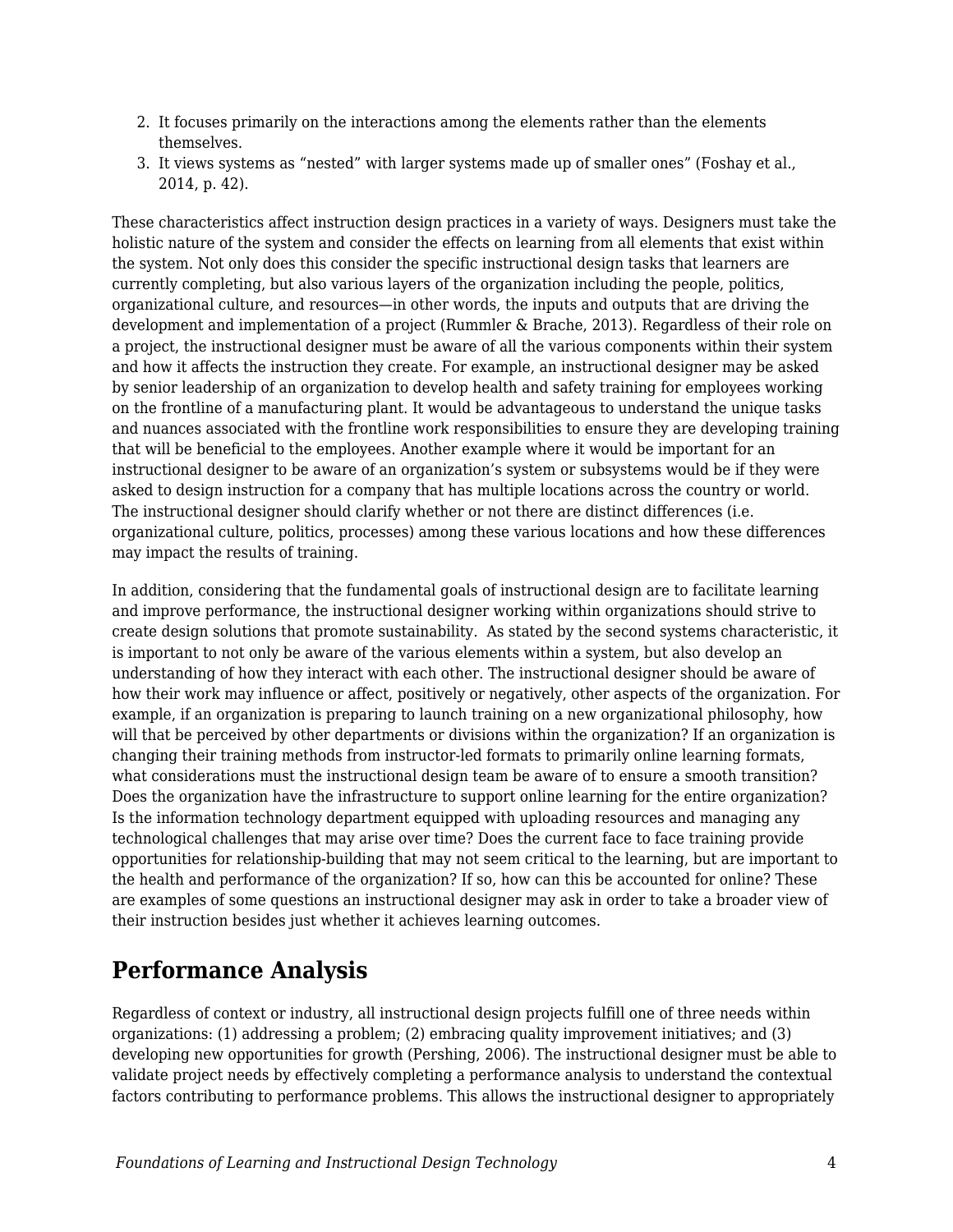identify and design solutions that will address the need in the organization—what is often called the performance gap or opportunity.

The purpose of performance analysis is to assess the desired performance state of an organization and compare it to the actual performance state (Burner, 2010; Rummler, 2006). If any differences exist, it is important for the performance improvement consultant (who may sometimes serve as the instructional designer as well) to identify the necessary interventions to remove the gap between the desired and actual states of performance.

Performance analysis can occur in multiple ways, focusing on the organization as a whole or one specific unit or function. Organizational analysis consists of "an examination of the components that strategic plans are made of. This phase analyzes the organization's vision, mission, values, goals, strategies and critical business issues" (Van Tiem et al., 2012, p. 133). Items that are examined in close detail when conducting an organizational analysis include organizational structure, centrally controlled systems, corporate strategies, key policies, business values, and corporate culture (Tosti & Jackson, 1997). All of these can impact the sustainability of instructional design projects either positively or negatively.

An environmental analysis not only dissects individual performance and organizational performance, it also expands to assess the impact that performance may have outside the system. Rothwell (2005) proposed a tiered environmental analysis that explores performance through four lenses: workers, work, workplace, and world. The worker level dissects the knowledge, skills, and attitudes required of the employee (or performer) to complete the tasks. It assesses the skillsets that an organization's workforce possesses. The work lens examines the workflow and procedures; how the work moves through the organizational system. The workplace lens takes into account the organizational infrastructure that is in place to support the work and workers. Examples of items taken into consideration at this phase include checking to see if an organization's strategic plan informs the daily work practices, the resources provided to support work functions throughout the organization, and tools that employees are equipped with to complete their work (Van Tiem et al., 2012). World analysis expands even further to consider performance outside of the organization, in the marketplace or society. For example, an organization might consider the societal benefits of their products or services.

While instructional designers do not have to be experts in organizational design and performance analysis, they should be fluent in these practices to understand how various types of performance analyses may influence their work. Whether an analysis is limited to individual performance, organizational performance, or environmental performance, they all seek to understand the degree to which elements within the system are interacting with one another. These analyses vary in terms of scalability and goals. Interactions may involve elements of one subsystem of an organization or multiple subsystems (layers) within an organization. For example, an instructional design program would be considered a subsystem of a department with multiple programs or majors. The department would be another system that would fall under a college, and a university would be comprised of multiple colleges, each representing a subsystem within a larger system.

## **Cause Analysis**

A large part of human performance technology is analyzing organizational systems and work environments to improve performance. While performance analysis helps to identify performance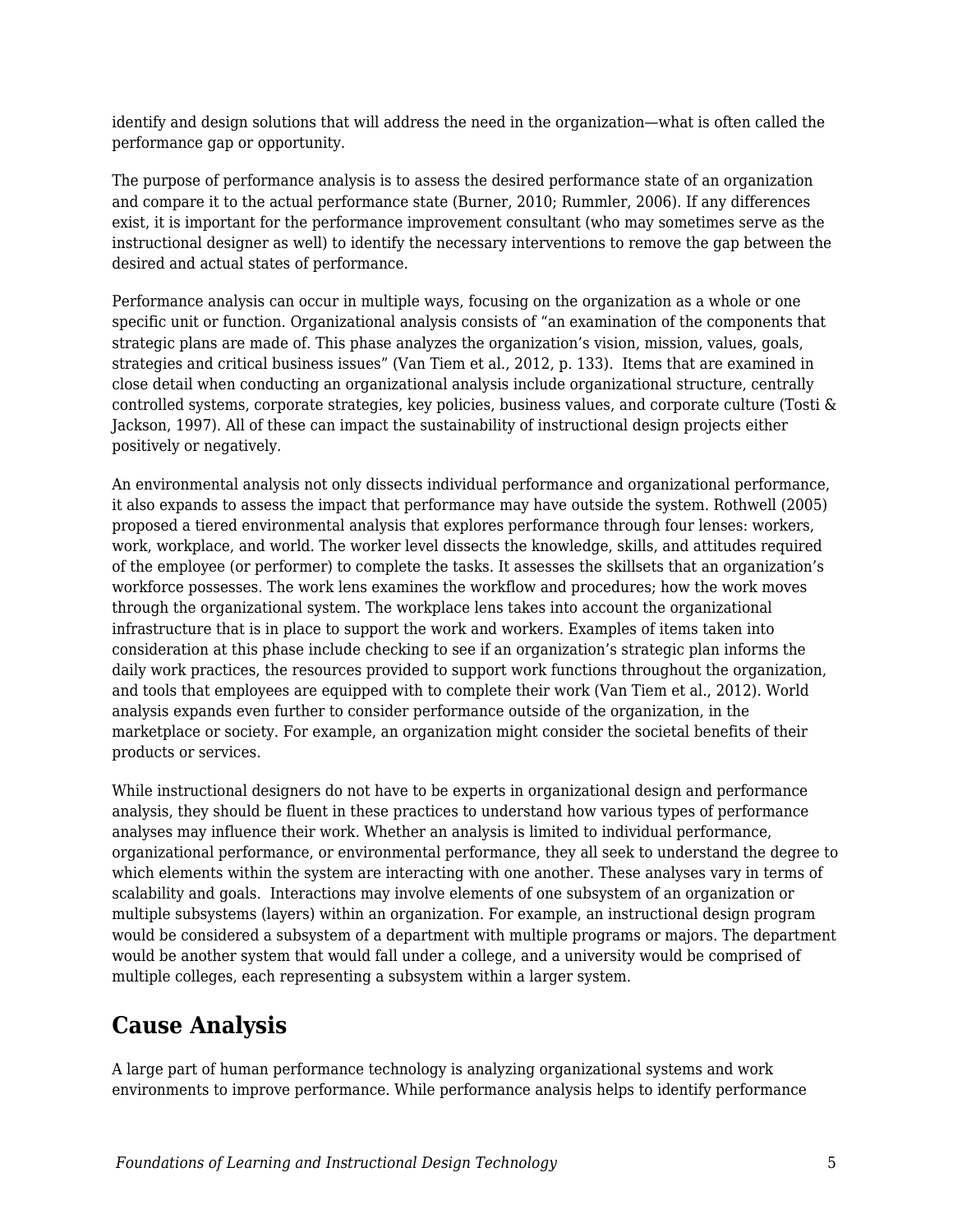gaps occurring in an organization, it is important to identify the causes that are contributing to those performance gaps. The goal of cause analysis is to identify the root causes of performance gaps and identify appropriate sustainable solutions.

While conducting a cause analysis, a performance technologist will consider the severity of the problems or performance gaps, examine what types of environmental supports are currently in place (i.e. training, resources for employees) and skillsets of employees (Gilbert, 1978). The performance technologist engages in troubleshooting by examining the problem from multiple viewpoints to determine what is contributing to the performance deficiencies (Chevalier, 2003).

## **Non-instructional Interventions**

Once a performance technologist has identified the performance gaps and opportunities, they create interventions to improve performance. "Interventions are deliberate, conscious acts that facilitate change in performance" (Van Tiem, Moseley, & Dessinger, 2012, p. 195). Interventions can be classified as either instructional or non-instructional. Table 2 provides an overview of the various types of interventions common to instructional design practice.

#### **Table 2**

*Instructional and Non-instructional Interventions*

| <b>Instructional Interventions</b>                                                                                    | <b>Non-Instructional Interventions</b>                                                                                                                                                                         |
|-----------------------------------------------------------------------------------------------------------------------|----------------------------------------------------------------------------------------------------------------------------------------------------------------------------------------------------------------|
| E-learning<br><b>Classroom Training</b><br>Web-based Tutorials<br>On-the-Job Training<br><b>Games and Simulations</b> | Electronic Performance Support System<br>Workplace Design<br>Knowledge Management<br>Just-in-Time Support<br><b>Communities of Practice</b><br>Corporate Culture Changes<br>Process Re-engineering<br>Job Aids |

As mentioned in the discussion of general systems theory, it is imperative that the instructional designer is aware of how they interact with various elements within their system. In order to maintain positive interactions between these organizational elements, non-instructional interventions are often needed to create a supportive infrastructure. Considering politics within an organization and promoting an organizational culture that is valued by all departments and individuals within the system and carried out in processes and services are examples of infrastructural supports needed for an organization (or system) to be successful. While there are a variety of different strategies that may be carried out to promote stability within an organization, the non-instructional strategies most commonly seen by instructional designers include job, analysis, organizational design, communication planning, feedback systems, and knowledge management. Table 3 provides examples of how noninstructional strategies may benefit the instructional design process.

#### **Table 3**

*Non-instructional strategies*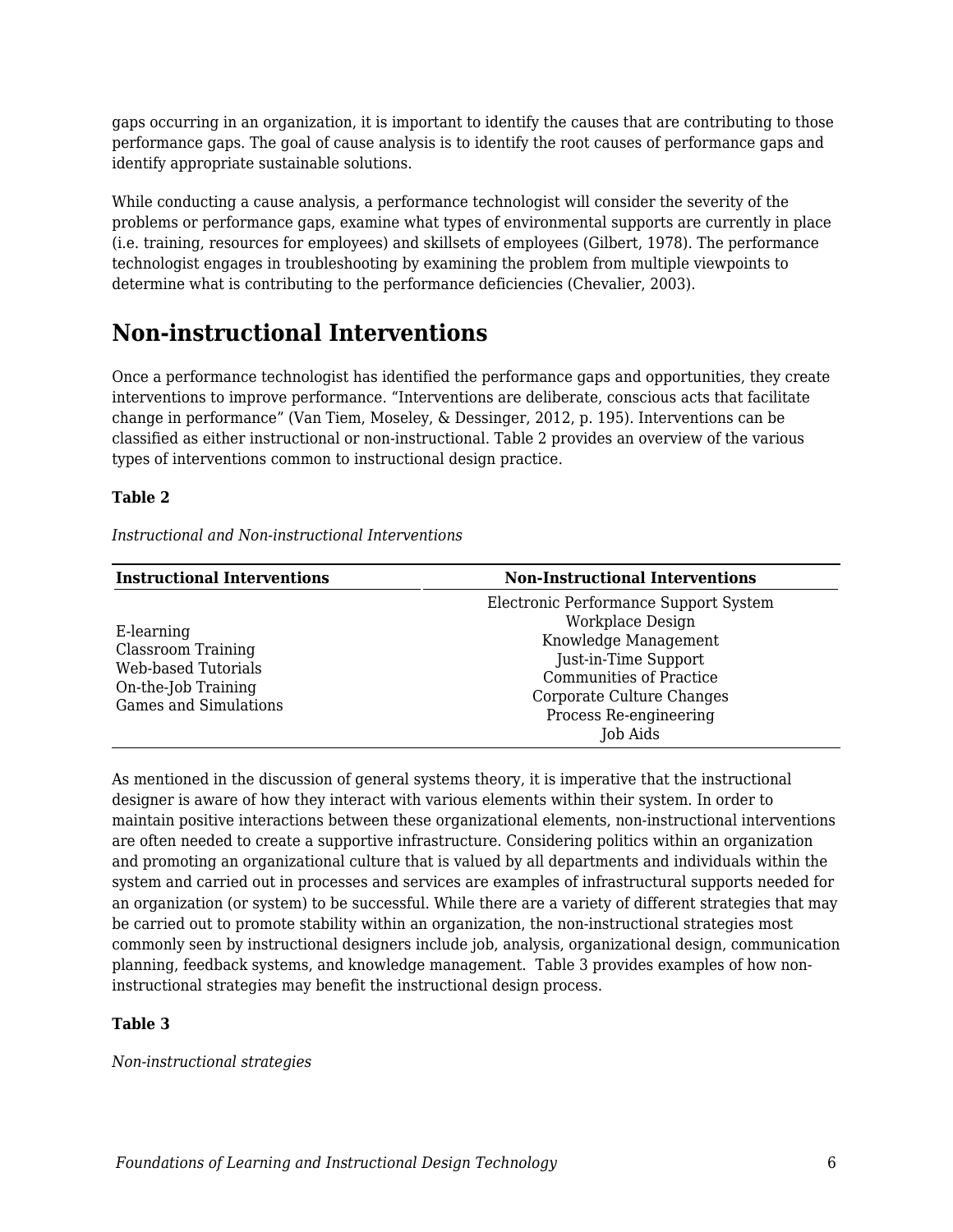| <b>Non-Instructional</b><br><b>Strategies</b> | <b>Benefit to the Instructional Design Process</b>                                                                                                                                                                |
|-----------------------------------------------|-------------------------------------------------------------------------------------------------------------------------------------------------------------------------------------------------------------------|
| Job analysis                                  | Up to date job descriptions with complete task analyses will provide a<br>detailed account for performing tasks conveyed in training.                                                                             |
| Organizational design                         | A plan that outlines the organizational infrastructure of a company.<br>Details are provided to demonstrate how different units interact and<br>function with one another in the organization.                    |
| Communication planning                        | Plans that detail how new initiatives or information is communicated to<br>employees. Examples may include listservs, company newsletters,<br>training announcements, performance reviews, and employee feedback. |
| Feedback systems                              | Detailed plans to provide employees feedback on their work<br>performance. This information may be used to identify individual<br>training needs and opportunities for promotion.                                 |
| Knowledge management                          | Installation of learning management systems to track learning<br>initiatives throughout the organization. Electronic performance<br>support systems are used to provide just-in-time resources to<br>employees.   |

Organizational design and job analysis are two non-instructional interventions that instructional designers should be especially familiar with especially, if they are involved with projects that will result in large scale changes within an organization. They should have a solid understanding of the various functions and departments within the organization and the interactions that take place among them. Organizational design involves the process of identifying the necessary organizational structure to support workflow processes and procedures (Burton, Obel, & Hakonsson, 2015). Examples include distinguishing the roles and responsibilities to be carried out by individual departments or work units, determining whether an organization will have multiple levels of management or a more decentralized approach to leadership, and how these departments work together in the larger system.

Job analyses are another area that can affect long term implications of instructional interventions. A job analysis is the process of dissecting the knowledge, skills, and abilities required to carry out job functions listed under a job description (Fine & Getkate, 2014). Oftentimes, a task analysis is conducted to gain a better understanding of the minute details of the job in order to identify what needs to be conveyed through training (Jonassen, Tessmer, & Hannum, 1999). If job analyses are outdated or have never been conducted, there is a very good chance that there will be a misalignment between the instructional materials and performance expectations, thus defeating the purpose of training.

Feedback systems are often put in place by organizations to provide employees with a frame of reference in regards to how they are performing in their respective roles (Shartel, 2012). Feedback, when given properly, can "invoke performance improvement by providing performers the necessary information to modify performance accordingly" (Ross & Stefaniak, 2018, p. 8). Gilbert's (1978) Behavioral Engineering Model is a commonly referenced feedback analysis tool used by practitioners to assess performance and provide feedback as it captures data not only at the performer level but also at the organizational level. This helps managers and supervisors determine the degree of alignment between various elements in the organization impacting performance (Marker, 2007).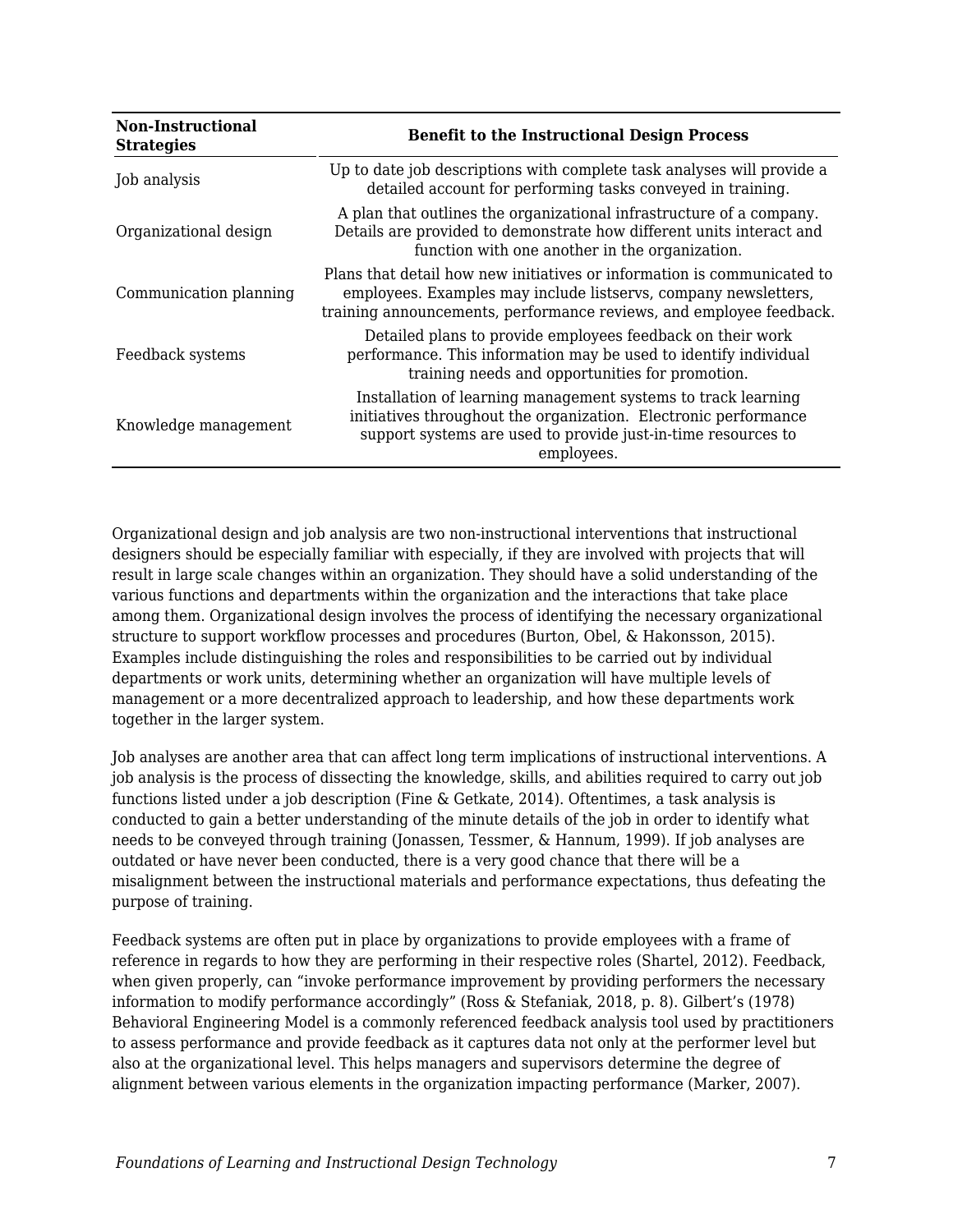The most recognizable non-instructional interventions may be electronic performance support systems (EPSSs) and knowledge management systems. These are structures put in place to support the training and performance functions of an organization. Often times EPSSs are used as a hub to house training and supports for an employee. Examples extend beyond e-learning modules to also include job aids, policies and procedures, informative tools or applications, and other just-in-time supports that an employee may need to complete a task. Knowledge management systems serve as a repository to provide task-structuring support as well as guidance and tracking of learning activities assigned or provided to employees (Van Tiem et al., 2012).

Other examples of supportive systems could also include communities of practice and social forums where employees can seek out resources on an *as needed* basis. Communities of practice are used to bring employees or individuals together who perform similar tasks or have shared common interests (Davies et al., 2017; Wenger, 2000; Wenger, McDermott, & Snyder, 2002). When selecting an intervention, it is important to select something that is going to solve the problem or address a particular need of the organization. Gathering commitment from leadership to implement the intervention and securing buy-in from other members of the organization that the intervention will work is also very important (Rummler & Brache, 2013; Spitzer, 1992; Van Tiem et al., 2012).

Whether the intervention to improve performance is instructional or non-instructional, Spitzer (1992) identified 11 criteria for determining whether an intervention is successful:

- 1. Design should be based on a comprehensive understanding of the situation. This is where previous performance and cause analyses come together.
- 2. Interventions should be carefully targeted. Target the right people, in the right setting, and at the right time.
- 3. An intervention should have a sponsor. A sponsor is someone who will champion the activity.
- 4. Interventions should be designed with a team approach. The ability to draw upon expertise from all areas of the organization is vital to successful intervention selection.
- 5. Intervention design should be cost-sensitive.
- 6. Interventions should be designed on the basis of comprehensive, prioritized requirements, based on what is most important to both the individual and the organization.
- 7. A variety of intervention options should be investigated because the creation of a new intervention can be costly.
- 8. Interventions should be sufficiently powerful. Consider long-term versus short-term effectiveness. Use multiple strategies to effect change.
- 9. Interventions should be sustainable. Thought must be given to institutionalizing the intervention over time. To really be successful, the intervention must become ingrained in the organization's culture.
- 10. Interventions should be designed with viability of development and implementation in mind. An intervention needs human resources and organizational support.
- 11. Interventions should be designed using an iterative approach. This occurs during the formative evaluation stage (discussed under the evaluation component of the HPT Model) when multiple revisions will generate interventions to fit the organization.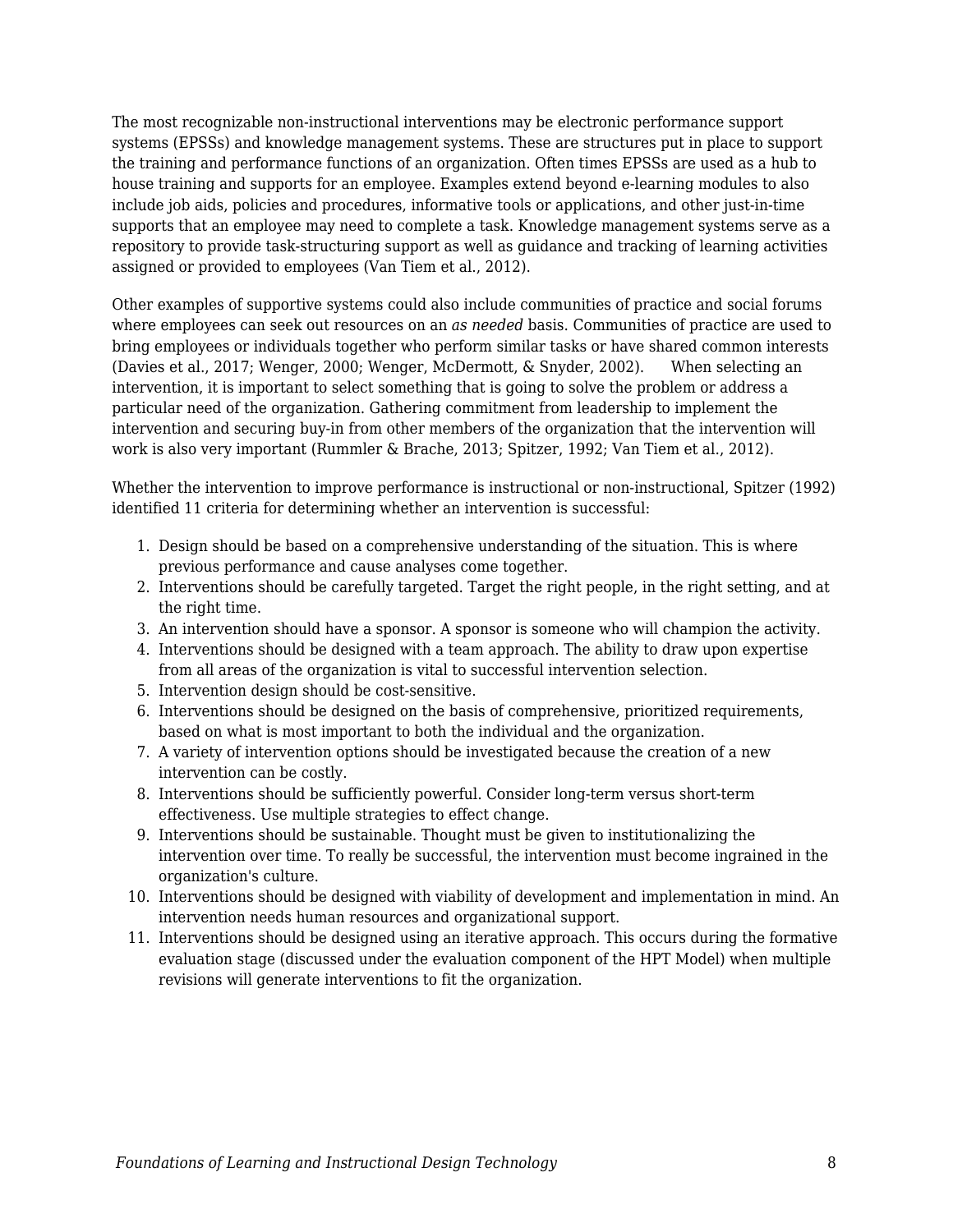# **Forging a Relationship between Human Performance Technology and Instructional Design**

While it is not necessary for instructional designers to engage in human performance technology, they may find themselves frequently in their careers working more like performance technologists than they originally supposed they would. In addition, those that use human performance technology thinking may be better positioned to design sustainable solutions in whatever their organization or system. Human performance technology offers a systems view that allows for the instructional designer to consider their design decisions and actions. By recognizing the systemic implications of their actions, they may be more inclined to implement needs assessment and evaluation processes to ensure they are addressing organizational constraints while adding value. With the growing emphasis of *design thinking* in the field of instructional design, we, as a field, are becoming more open to learning about how other design fields can influence our practice (i.e. graphic design, architecture, and engineering), and human performance, as another design field in its own right, is one more discipline that can improve how we do our work as instructional designers.

### **Professional Resources**

There are a variety of resources available for instructional designers who are interested in learning more about how they can utilize concepts of human performance technology in their daily practice. This section provides an overview of professional associations, journals, and important books related to the field.

### **Professional Associations**

"A professional association is an organization devoted to furthering the goals and development of a profession as well as providing professional development and networking opportunities for members of the association" (Surry & Stanfield, 2008). Founded in 1962, the International Society for Performance Improvement (ISPI) is the premiere organization for the field of human performance technology. Members of ISPI represent academia, government, non-profit, industry, and independent consulting sectors around the world. ISPI has a number of local chapters spread out globally. The organization offers a certification for Certified Performance Technologists (CPT) for individuals in the field to emphasize their level of proficiency in the field of human performance technology.

Founded in 1943, The Association for Talent Development [formerly known as the American Society for Training and Development (ASTD)], is the largest professional organization for workplace learning and performance. Similar to ISPI, they also have local chapters in most of the United States. Their members are comprised of instructional designers, performance consultants, talent development managers, and workplace learning professionals (ATD, n.d.), representing more than 120 countries and industries of all sizes. ATD also offers a certification for individuals interested in workplace learning and performance through their Certified Professional in Learning and Performance (CPLP) designation.

The Association of Educational Communications and Technology (AECT) has a division, Organizational Training and Performance, that focuses on performance improvement initiatives experienced by the instructional designer. As credited on their website, the division's mission is to "*bridge the gap* between research and practice, facilitating communication, collaboration and sharing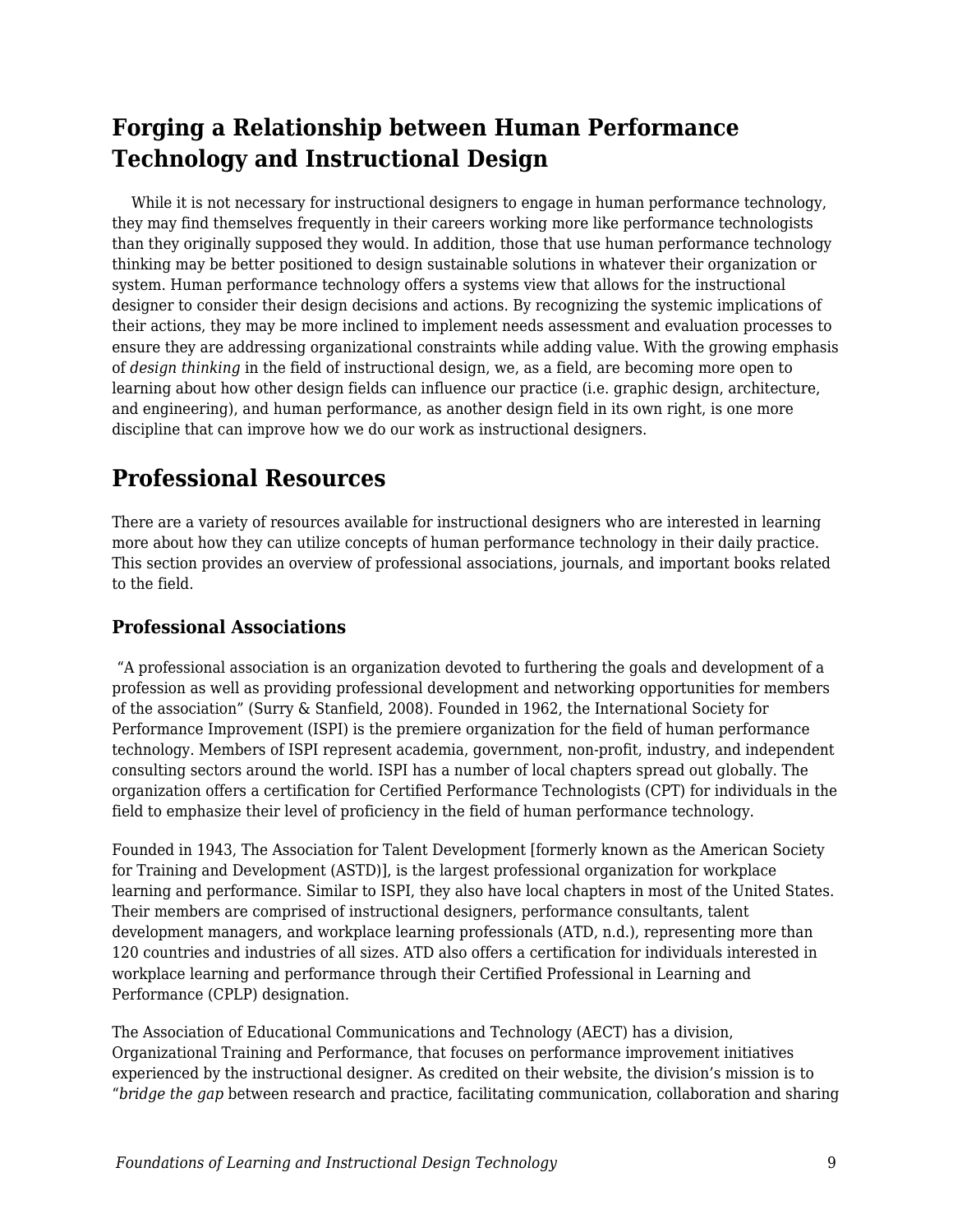between academics, students and practitioners across multiple disciplines interested in applying current theory and research to training and performance improvement initiatives" (AECT, n.d).

All of the abovementioned organizations host annual conferences that offer workshops, presentations, and discussions on a variety of topics related to workplace performance, performance improvement, and instructional design. More information about each of the professional organizations discussed in this section can be found online at:

Association for Talent Development (ATD)<http://atd.org>

Association for Educational Communications and Technology (AECT) [http://aect.org](http://aect.org/) International Society for Performance Improvement (ISPI) [http://ispi.org](http://ispi.org/)

### **Books**

Compared to other disciplines, the field of human performance technology is considered a relatively young field dating back to the early 1960s. The following is a list of books that may be of interest to individuals who are interested in learning more about human performance technology:

- Gilbert, T.F. (1978). *Human competence: Engineering worthy performance.* New York, NY: McGraw-Hill.
- Moseley, J.L., & Dessinger, J.C. (2010). *Handbook of improving performance in the workplace. Volume 3: Measurement and evaluation.* San Francisco, CA: Pfeiffer.
- Pershing, J.A. (2006). *Handbook of human performance technology* (3rd ed.). San Francisco, CA: Pfeiffer.
- Rossett, A. (1999). *First things fast: A handbook for performance analysis*. San Francisco, CA: Pfeiffer.
- Rummler, G. A., & Brache, A. P. (2013). *Improving performance: How to manage the white space on the organization chart* (3rd ed.). San Francisco, CA: Jossey-Bass.
- Silber, K.H., & Foshay, W.R. (2010). *Handbook of improving performance in the workplace. Volume 1: Instructional design and training delivery.* San Francisco, CA: Pfeiffer.
- **Stefaniak, J.** (Ed.). (2015). *Cases on human performance improvement technologies.* Hershey, PA: IGI Global.
- Van Tiem, D., Moseley, J.L., & Dessinger, J.C. (2012). *Fundamentals of performance improvement: A guide to improving people, process, and performance* (3rd ed.). San Francisco, CA: Pfeiffer.
- Watkins, R., & Leigh, D. (2010). *Handbook of improving performance in the workplace. Volume 2: Selecting and implementing performance interventions.* San Francisco, CA: Pfeiffer.

### **Journals**

While a number of instructional design journals will publish articles on trends related to the performance improvement, the following is a list of academic journals focused specifically on the mission of human performance technology:

- *Performance Improvement Journal* is published 10 times a year by the International Society for Performance Improvement and John Wiley & Sons, Inc. (Articles tend to be practitioner and application oriented.)
- *Performance Improvement Quarterly* is a peer-reviewed scholarly journal published by the International Society for Performance Improvement.
- *Human Resource Development Quarterly* is a peer-reviewed scholarly journal published by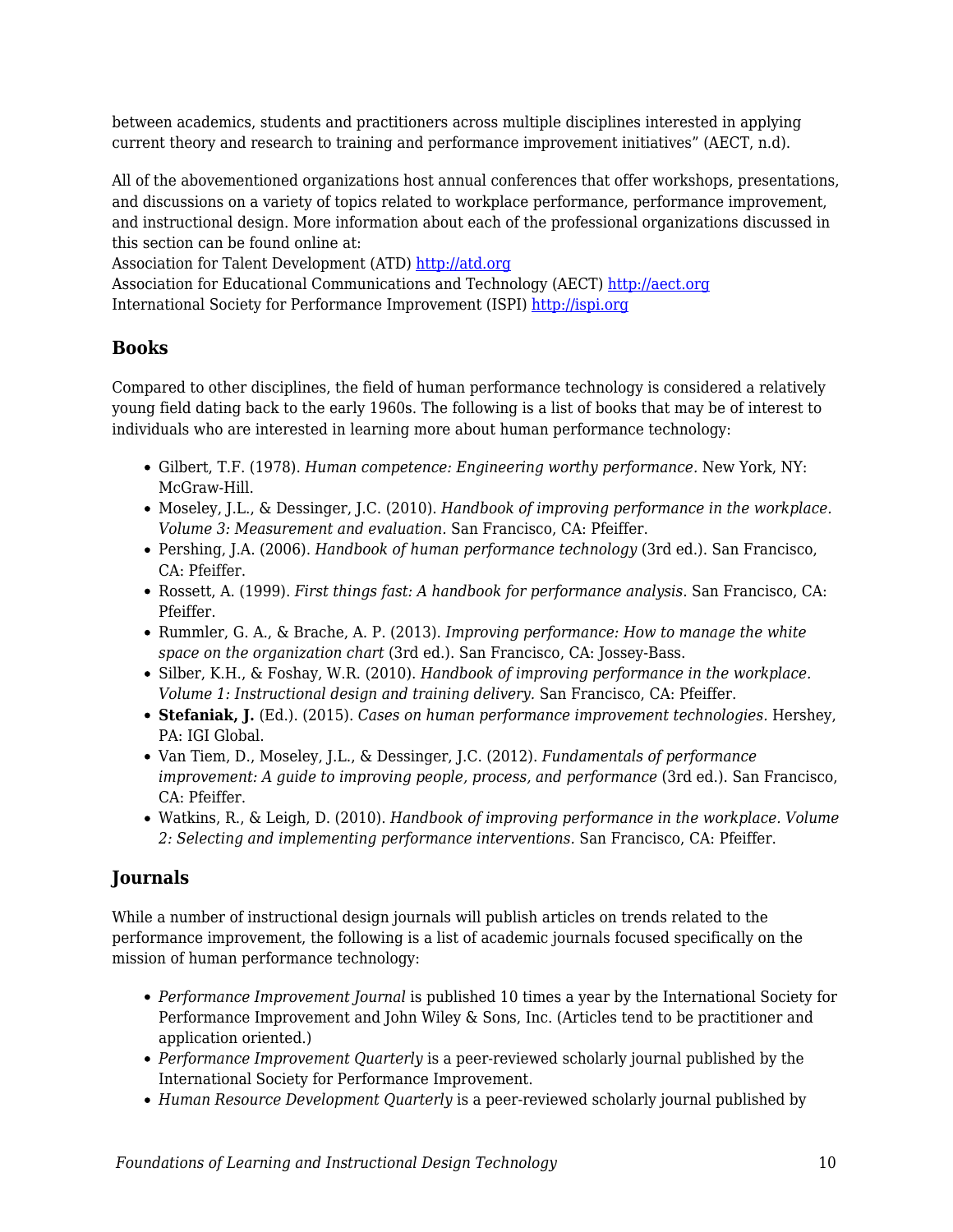John Wiley & Sons, Inc.

- *International Journal of Training and Development* is a peer-reviewed scholarly journal published by John Wiley & Sons, Inc.
- *Journal of Workplace Learning* is a peer-reviewed scholarly journal published by Emerald, HR, Learning and Organizational Studies eJournal Collection.
- *TD (Training + Development)* is a monthly magazine published by the Association for Talent Development.

### **Additional Reading**

Another useful chapter on performance technology is available in *The Foundations of Instructional Technology,* available at [https://edtechbooks.org/-cx](http://projects.coe.uga.edu/itFoundations/)

# **References**

Association for Educational Communications and Technology (n.d.). Organizational training and performance. Retrieved from <https://aect.org/> on August 1, 2018.

Association for Talent Development (n.d.). Retrieved from <https://atd.org/> on August 1, 2018.

Bertalanffy, L. von (1968). *General systems theory: Foundations, development, applications.* New York, NY: George Braziller.

Burner, K.J. (2010). From performance analysis to training needs assessment. In K.H. Silber, W.R. Foshay (Eds.), *Handbook of improving performance in the workplace: Instructional design and training delivery* (vol. 1, pp. 144-183). San Francisco: Pfeiffer.

Burton, R. M., Obel, B., & Håkonsson, D. D. (2015). *Organizational design: A step-by-step approach*. London: Cambridge University Press.

Chevalier, R. (2003). Updating the behavior engineering model. *Performance Improvement, 42*(5), 8-14.

Davies, C., Hart, A., Eryigit-Madzwamuse, S., Stubbs, C., Aumann, K., Aranda, K. (2017). Communities of practice in community-university engagement: Supporting co-productive resilience research and practice. In J. McDonald, A. Cater-Steel (Eds.), *Communities of practice: Facilitating social learning in higher education* (pp. 175-198). New York, NY: Springer.

Dick, W., Carey, L., & Carey, J.O. (2009). *The systematic design of instruction* (7th ed.). Upper Saddle River, NJ: Pearson.

Fine, S. A., & Getkate, M. (2014). *Benchmark tasks for job analysis: A guide for functional job analysis (FJA) scales*. New York, NY: Psychology Press.

Foshay, W.R., Villachica, S.W., & Stepich, D.A. (2014). Cousins but not twins: Instructional design and human performance technology in the workplace. In J.M. Spector, M.D. Merrill, J.

Elen, & M.J. Bishop (Eds.), *Handbook of research on educational communications and technology*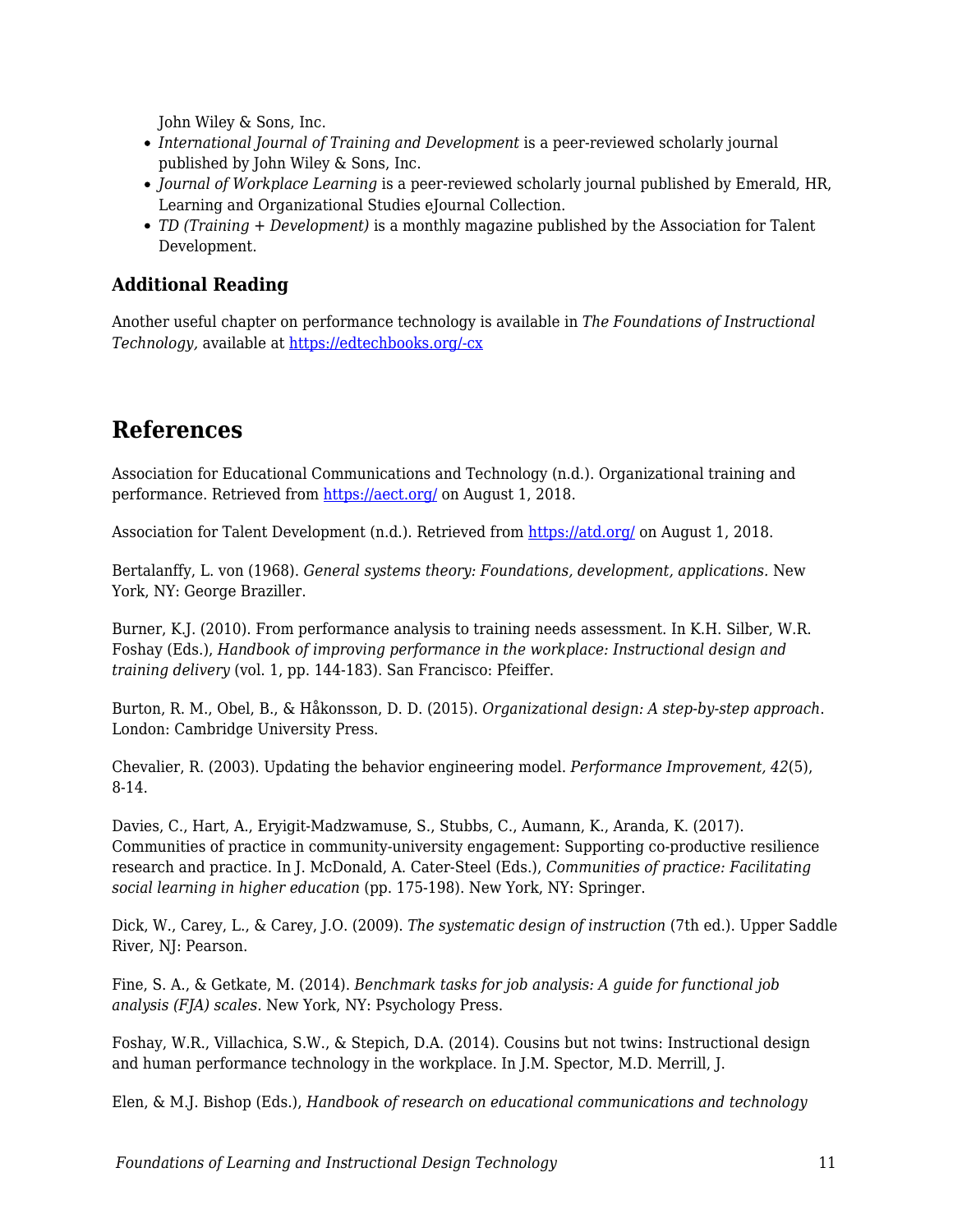(4th ed., pp. 39-49). New York, NY: Springer.

Gilbert, T.F. (1978). *Human competence: Engineering worthy performance.* New York, NY: McGraw-Hill.

Hall, A.D., & Fagen, R.E. (1975). Definition of system. In B.D. Ruben & J.Y. Kin (Eds.), *General systems theory and human communications* (pp. 52-65). Rochelle Park, NJ: Hayden Book Company, Inc.

Harless, J. (1973). An analysis of front-end analysis. *Improving Human Performance: A Research Quarterly, 4*, 229-244.

International Society for Performance Improvement (n.d.). Standards of performance. Retrieved from <https://ispi.org/>on August 1, 2018.

Jonassen, D.H., Tessmer, M., Hannum, W.H. (1999). *Task analysis methods for instructional design.* New York, NY: Routledge.

Mager, R.F., & Pipe, P. (1970). *Analyzing performance problems: Or you really oughta wanna.* Belmont, CA: Fearson.

Marker, A.. (2007). Synchronized analysis model: Linking Gilbert's behavioral engineering model with environmental analysis models. *Performance Improvement, 46*(1), 26-32.

Merrill, M. D. (2002). First principles of instruction. *Educational Technology Research and Development*, *50*(3), 43-59.

Pershing, J.A. (2006). Human performance technology fundamentals. In J.A. Pershing (Ed.), *Handbook of human performance technology* (3rd ed., pp. 5-26). San Francisco: Pfeiffer.

Richey, R.C., Klein, J.D., & Tracey, M.W. (2011). *The instructional design knowledge base: Theory, research, and practice.* New York, NY: Routledge.

Rummler, G.A. (1972). Human performance problems and their solutions. *Human Resource Management, 11*(4), 2-10.

Ross, M., & Stefaniak, J. (2018). The use of the behavioral engineering model to examine the training and delivery of feedback. *Performance Improvement, 57*(8), p. 7-20.

Rothwell, W. (2005). *Beyond training and development: The groundbreaking classic on human performance enhancement* (2nd ed.). New York, NY: Amacom.

Rummler, G.A. (2006). The anatomy of performance: A framework for consultants. In J.A. Pershing (Ed.), *Handbook of human performance technology* (3rd ed., pp. 986-1007). San Francisco, CA: Pfeiffer.

Rummler, G. A., & Brache, A. P. (2013). *Improving performance: How to manage the white space on the organization chart* (3rd ed.). San Francisco, CA: Jossey-Bass.

Schartel, S.A. (2012). Giving feedback—An integral part of education. *Best Practice & Research Clinical Anaesthesiology, 26*(1), 77-87.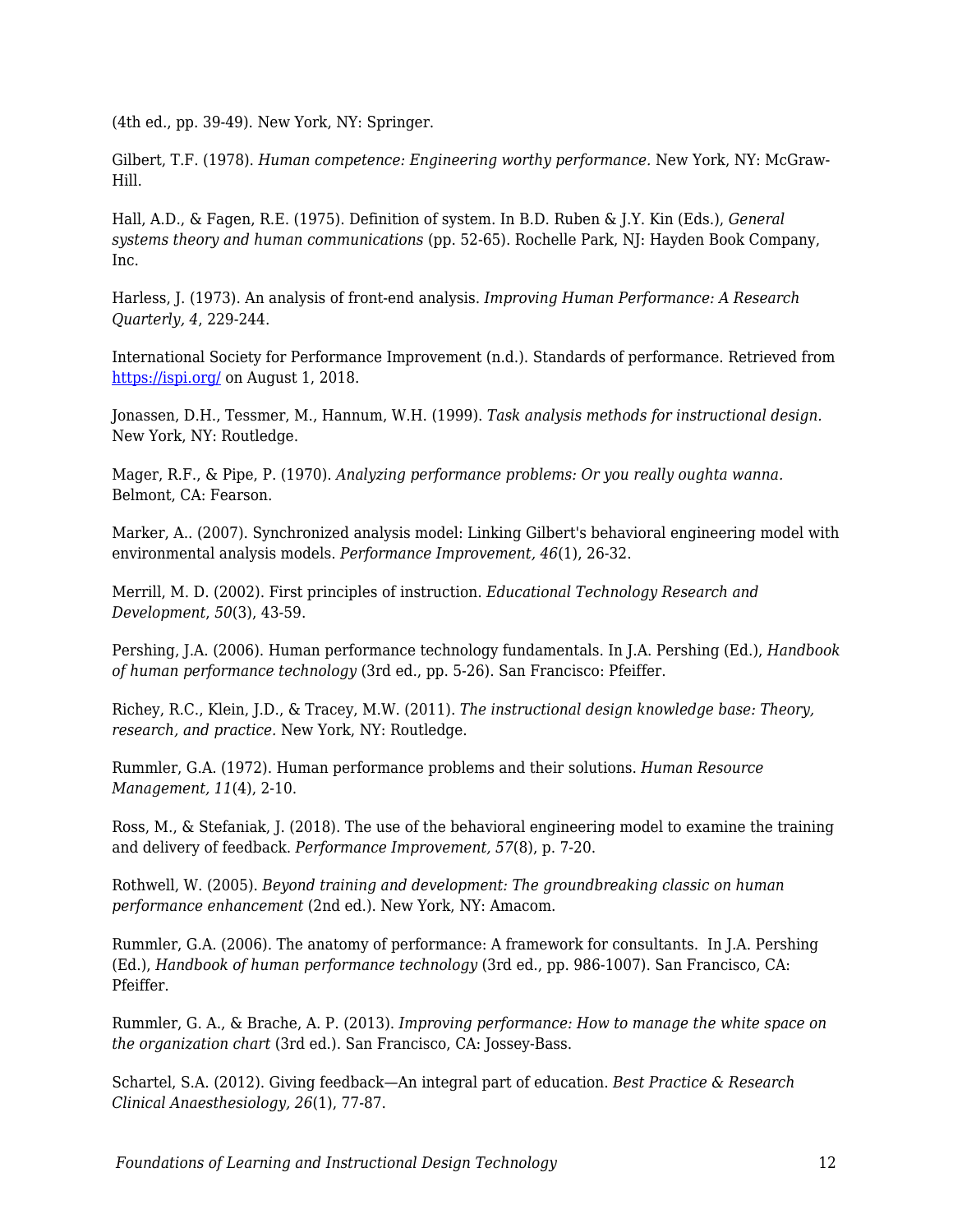Smith, P.A., & Ragan, T.L. (2005). *Instructional design* (3rd ed.). Hoboken, NJ: Wiley.

Spitzer, D.R. (1992). The design and development of effective interventions. In H.D. Stolovitch & E.J. Keeps (Eds.), *Handbook of human performance technology* (pp. 114-129). San Francisco, CA: Pfeiffer.

Surry, D. W., & Stanfield, A. K. (2008). Performance technology. In M. K. Barbour & M. Orey (Eds.), *The Foundations of Instructional Technology*. Retrieved from [https://edtechbooks.org/-cx](http://projects.coe.uga.edu/itFoundations/)

Tosti, D., & Jackson, S. D. (1997). The organizational scan. *Performance Improvement*, *36*(10), 2-26.

Van Tiem, D., Moseley, J.L., & Dessinger, J.C. (2012). *Fundamentals of performance improvement: A guide to improving people, process, and performance* (3rd ed.). San Francisco, CA: Pfeiffer.

Wenger, E. (2000). Communities of practice and social learning systems. *Organization*, *7*(2), 225-246.

Wenger, E., McDermott, R. A., & Snyder, W. (2002). *Cultivating communities of practice: A guide to managing knowledge*. Boston, MA: Harvard Business Press.

### **Feedback**

Please complete this short survey to provide feedback on this chapter: http://bit.ly/HPTTech



Stefaniak, J. (2018). Performance Technology. In R. E. West (Ed.), *Foundations of Learning and Instructional Design Technology*. EdTech Books. https://edtechbooks.org/lidtfoundations/performance\_technology



**[CC BY](https://creativecommons.org/licenses/by/4.0):** This work is released under a CC BY license, which means that you are free to do with it as you please as long as you